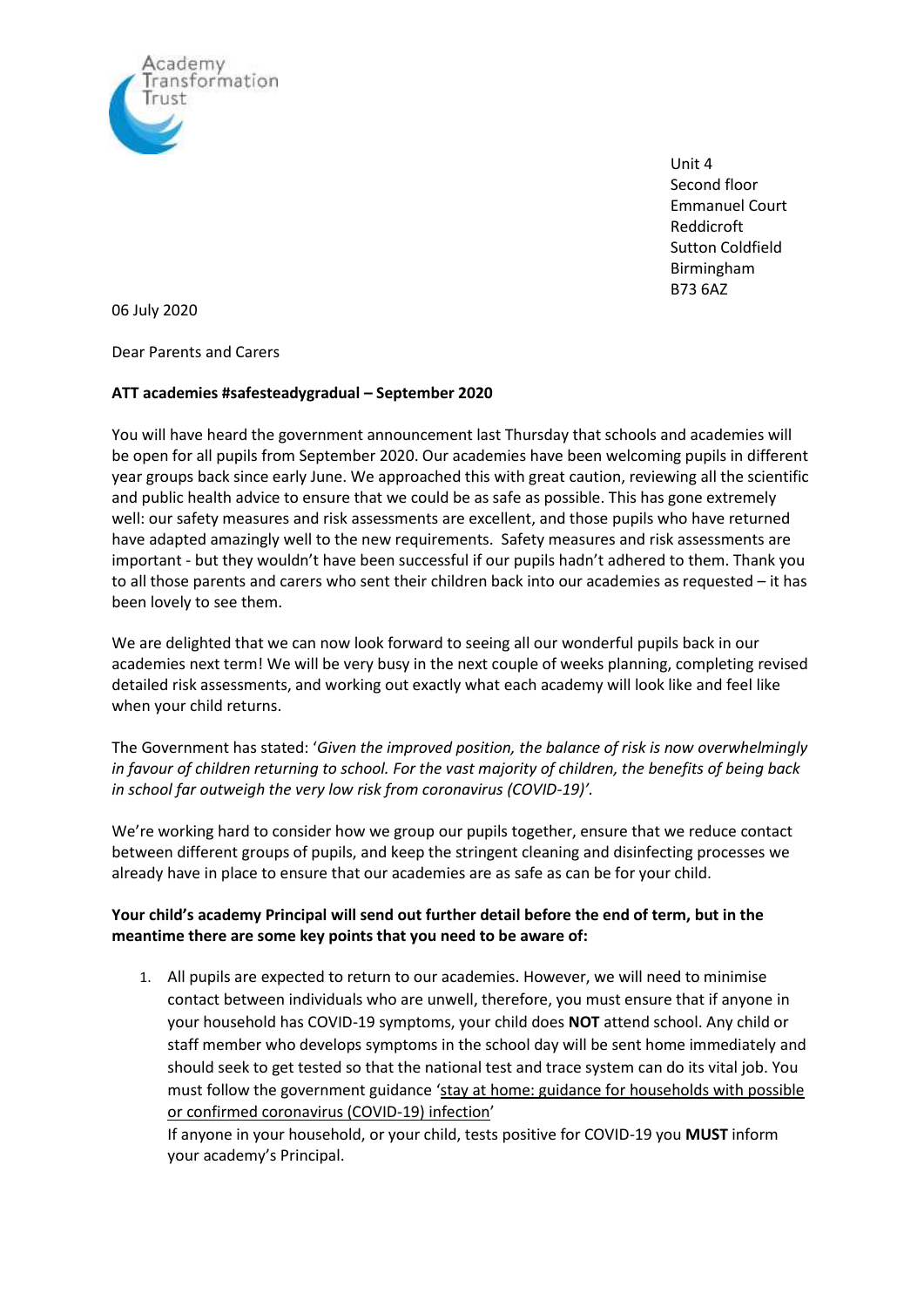- 2. Your child will be expected to follow strict behaviour rules relating to physical contact with other pupils and keeping their hands clean. Pupils will be expected to/taken to wash their hands very regularly, and to use hand sanitiser.
- 3. Pupils will not be wearing face coverings in our academies. The government advice is quite clear that this is not necessary. If face coverings are used on public transport to get to your child's academy, they must be removed on arrival.
- 4. If your child has an Education, Health and Care Plan, our academy colleagues will have been in touch with you regularly over the last few months, and will contact you to explain what provision will look like from September.
- 5. It will be more important than ever that your child has access to **their own** equipment in their academy to ensure that this does not need to be shared.
- 6. The government has advised walking or cycling to school wherever possible to reduce the use of public transport.
- 7. Attendance at our academies The government has relaxed the rules on attendance during lockdown. However, this will change in September. The government guidance says:

*'Missing out on more time in the classroom risks pupils falling further behind. Those with higher overall absence tend to achieve less well in both primary and secondary school. School attendance will therefore be mandatory again from the beginning of the autumn term. This means from that point, the usual rules on school attendance will apply, including:*

- *parents' duty to secure that their child attends regularly at school where the child is a registered pupil at school and they are of compulsory school age;*
- *schools' responsibilities to record attendance and follow up absence*
- *the availability to issue sanctions, including fixed penalty notices in line with local authorities' codes of conduct.'*

If your child remains under the care of a specialist health care professional you should discuss their care with your academy Principal (or the link member of staff) before returning in September. Where children are not able to attend their academy (because parents are following clinical and/or public health advice) they will not be penalised.

- 8. Academy kitchens will re-open in September, and lunches will be available again. Pupils eligible for free school meals will return to having their lunch at their academy and will no longer receive lunch vouchers.
- 9. Pupils will be expected to wear full academy uniform again from September.
- 10. The curriculum that we offer our pupils will remain broad and balanced, and will continue to include music, arts and sport - as usual.

We understand that some of you and your children will be anxious about returning in September, after some months out of the academy environment. Please be reassured that we are taking exceptional measures to make our academies as safe as they can be. We will be providing additional emotional